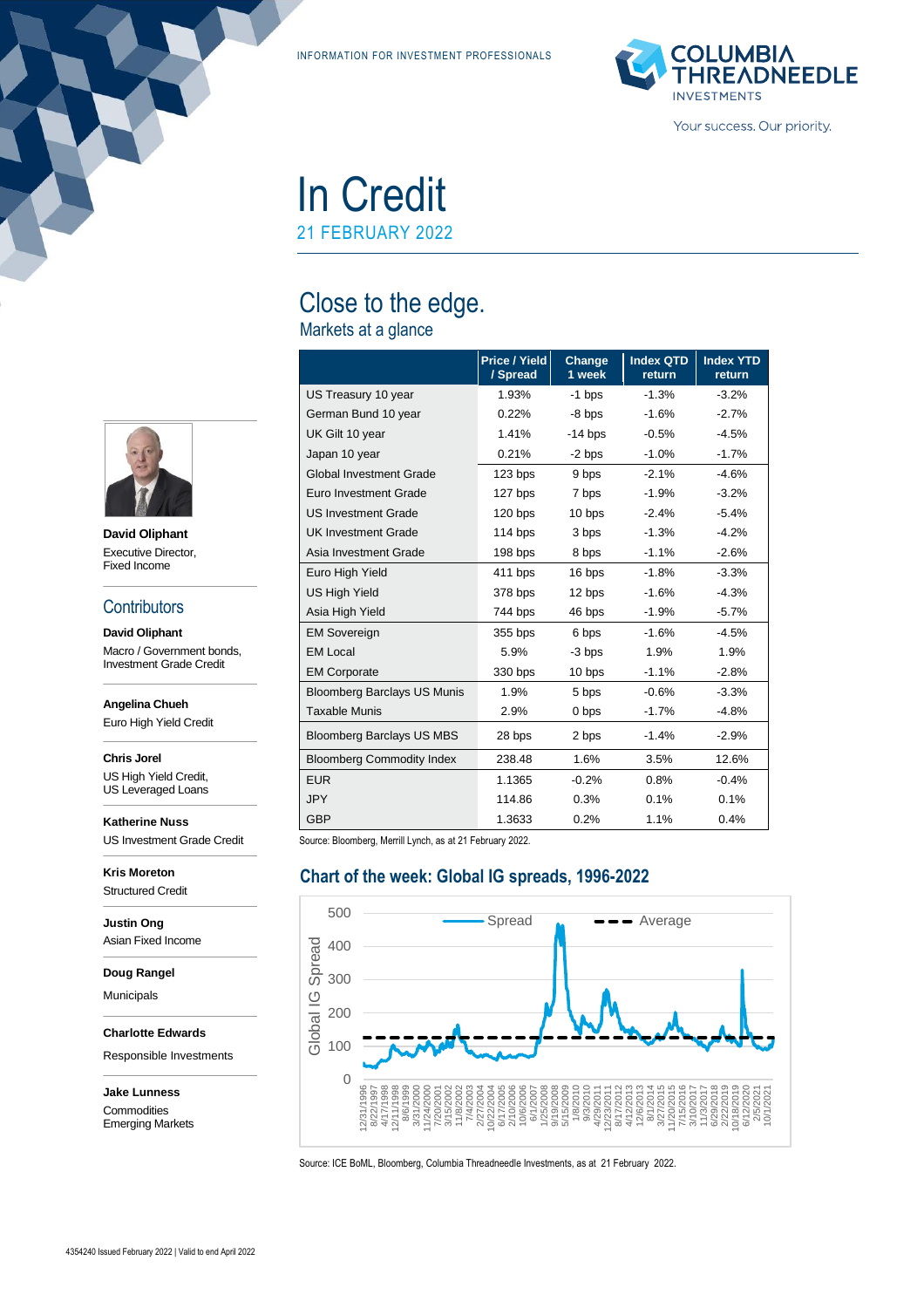## Macro / government bonds

The market fixation with inflation and tightening monetary policy was diverted to a focus on the risk of conflict in Ukraine. Ongoing rhetoric from Western leaders suggests they believe that war is likely and is imminent. Unsurprisingly, this background upset the tone in 'risk' markets such as equities (prices lower) and corporate credit (spreads wider). Conversely government bonds, seen as a safe haven, performed better and were little moved on the week and indeed rallied on Thursday and Friday.

Over the weekend, it appears that France's President Macron has brokered a summit between Presidents Biden and Putin to be held later this week, which encourages some hope that conflict can be averted though it remains a very fluid and unclear situation.

This week brings global 'flash' PMI data and towards the end of the week important Personal Consumption Expenditure inflation numbers. The central case is that the US Federal Reserve will raise rates by 25bps at its March meeting.

#### Investment grade credit

As mentioned, credit spreads continue to widen against the background of geopolitical uncertainty around Ukraine.

This weakness has meant that valuations / spreads that looked stretched at the start of the year are getting back closer to long-term averages (**see chart of the week**). This is especially the case in euros, which has been the weakest market globally on a percent spread widening basis. Indeed, while global spreads are around 23% wider so far in 2022, euro-denominated bonds are more like 30% wider. Sterling credit has been the outperformer.

The market weakness has meant that new issues in the primary market are coming with a more attractive premium than has been the case. This comes at a time of outflows from the market.

# High yield credit & leveraged loans

European high yield had another week of spread widening and the sixth straight week of negative returns. It was a fairly duration-led performance as BBs, given their generally relatively longer durations, underperformed single Bs. Outflows continued with month-to-date already double the size experienced in January, bringing the year-to-date to -€1.8bn. Funds are still exiting via ETFs while flows out of managed accounts are also now appearing to pick up pace. The primary market was shut last week, as issuers were side-lined given the geopolitically induced market volatility and the lighter market participation due to school holidays.

Good news on the leisure front as Carnival reported that cruises booking levels are returning to pre-Omicron trends. Overall, 2022 levels are strong (at industry level +19% vs '19) with top line pricing remaining at above pre-pandemic level (which seems to be the case with travel in general). Overall, the duration of market has increased as many callable bonds are now pricing to the farther call date with the fall in bond prices.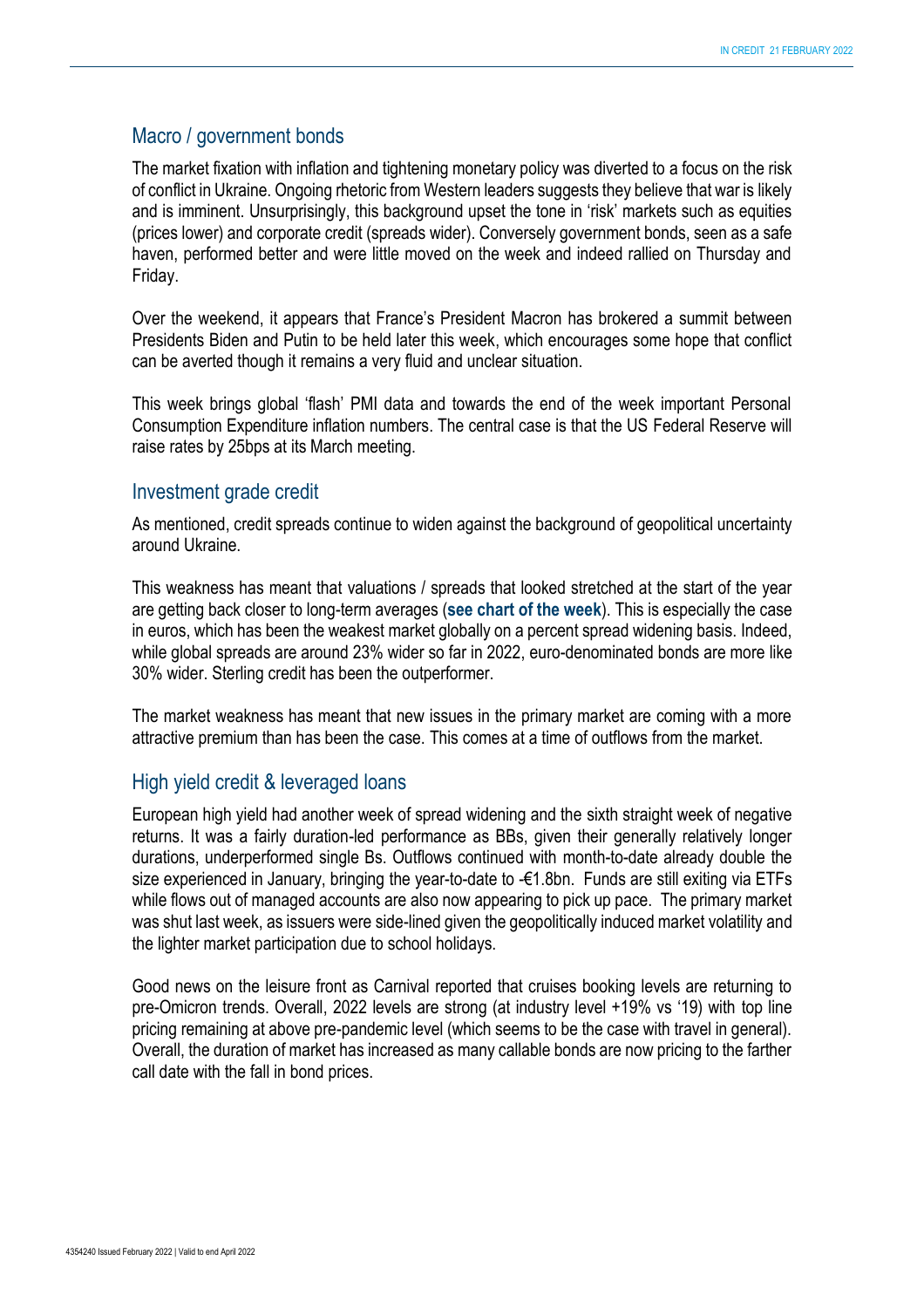### Asian credit

Based on sales registration data (CREIS), the property sales during the Lunar New Year period in 28 cities fell 35.3% y/y, which could be attributed to the Covid-driven domestic travel restriction that affected home purchases by migrant workers as well as negative home buyers' sentiment.

The collapse in property sales is currently driving some incremental measures to stimulate demand. At the provincial and city level, there are media reports about easing in the down payment requirements and lower mortgage rates. The down payment ratios for first home buyers in Heze, Chongqing and Ganzhou have reportedly been cut from 30% to 20%. In Guangzhou, according to Nanfang Daily, the mortgage rates for first-home buyers are cut to 5.4% (previous: 5.6%) and those for second home buyers are reduced to 5.6% (previous: 5.8%).

#### Emerging markets

In China, technology companies have been selling off again in anticipation of a further crackdown amid regulatory warnings over metaverse scams. The decline began on Friday when shares of delivery giant Meituan plunged after Beijing rolled out a new policy to curb delivery fees. China's year long siege on technology firms has wiped off more than \$1.5trn in market value from the sector.

Chinese property names also suffered as Zhenro Properties group said it may not have sufficient cash to meet debt payments next month. Elsewhere, a fantasia property bondholder is suing the company for alleged inaccurate and misleading announcements; management announced the developer "had no liquidity issues" just two weeks before the company defaulted.

In corporate news, Russian phosphate-based fertiliser producer Phosagro announced strong results following surging fertiliser prices. Q4 and FY 2021 revenue rose 117.2% and 65.6% y/y respectively.

In central bank news, Turkey, the Philippines and Zambia all held rates; Turkey is waiting for the effects of its previous aggressive rate-cutting to come to fruition. Russia last raised rates on 11 February by 100bps to 9.5%.

### **Commodities**

Commodities have overall been a beneficiary of escalating Russian tensions, with the BCOM index rallying a further 1.5% supported by natural gas and select base metals. Nickel (+4.9%) and Palladium (6.4%) continued rallying given Russia's major contribution to global supply.

Gold rallied 3.1% driven by sharp inflows into gold ETFs. Holdings in the world's largest ETF (SPDR Gold Shares) surged by 50 tonnes after hitting a 20-month low in December.

Brent prices continued to moderate following the advancement of nuclear deal talks with the US and Iran. The prospect of more Iranian barrels on the market is the key concern for energy markets. China is planning to conduct all purchases of iron ore through a single state-backed platform; Chinese steel mills currently negotiate their own spot prices. The move is an effort to consolidate buying power to control soaring iron ore prices.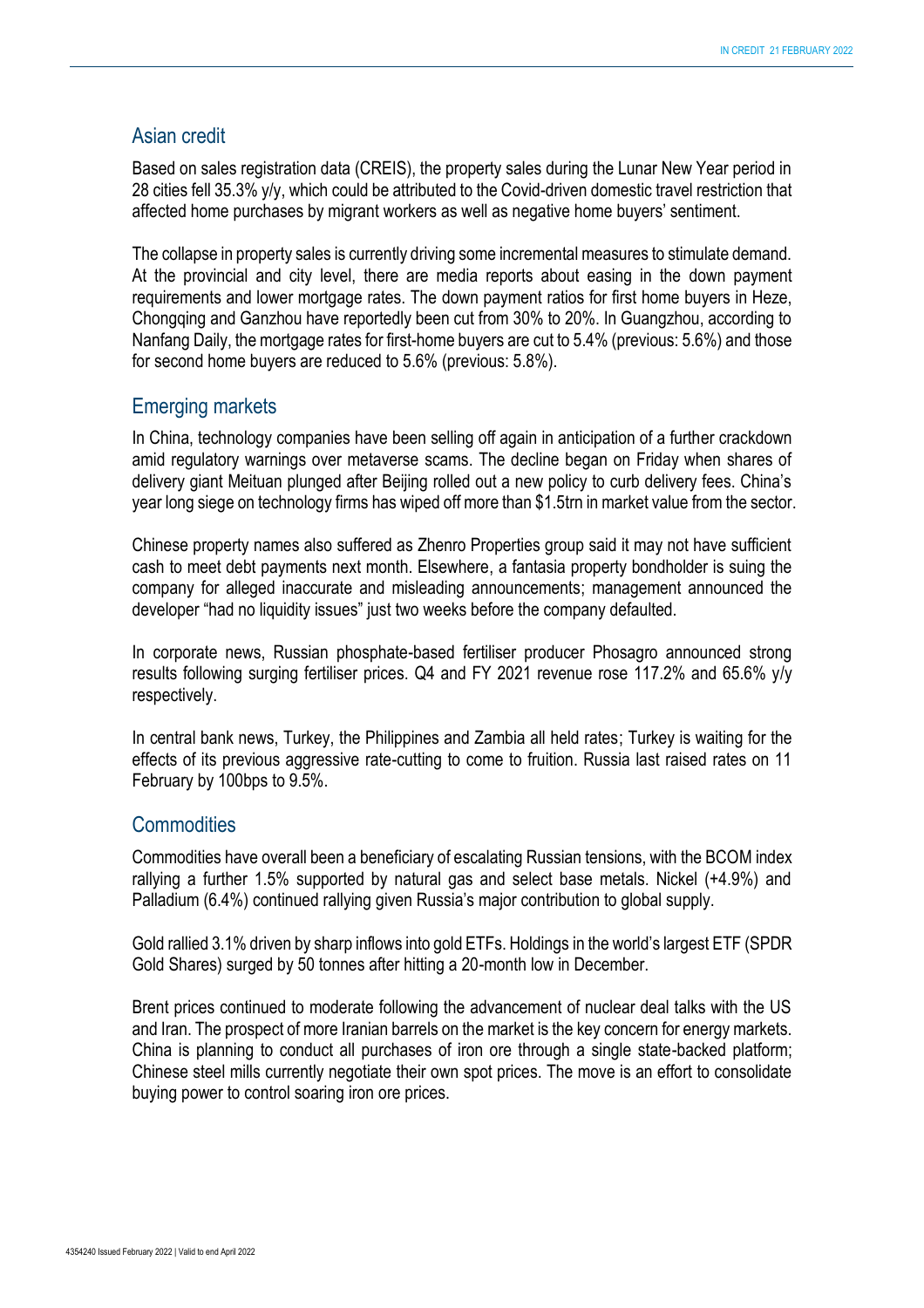# Summary of fixed income asset allocation views

# **Fixed Income Asset Allocation Views** 21stFebruary 2022



| <b>Strategy and positioning</b><br>(relative to risk free rate)                  |                                                                                                                                                                                                                                                                                                                              | <b>Views</b>                                                                                                                                                                                                                                                                                                                                                                                                                                                                                                                                                                                                                                                                                                                                                   | <b>Risks to our views</b>                                                                                                                                                                                                                                                                                                                                                                                                  |  |
|----------------------------------------------------------------------------------|------------------------------------------------------------------------------------------------------------------------------------------------------------------------------------------------------------------------------------------------------------------------------------------------------------------------------|----------------------------------------------------------------------------------------------------------------------------------------------------------------------------------------------------------------------------------------------------------------------------------------------------------------------------------------------------------------------------------------------------------------------------------------------------------------------------------------------------------------------------------------------------------------------------------------------------------------------------------------------------------------------------------------------------------------------------------------------------------------|----------------------------------------------------------------------------------------------------------------------------------------------------------------------------------------------------------------------------------------------------------------------------------------------------------------------------------------------------------------------------------------------------------------------------|--|
| <b>Overall Fixed</b><br><b>Income</b><br><b>Spread Risk</b>                      | Under-<br>weight $-2$ $-1$ $1$ $0$ $1$ $+1$ $+2$ weight                                                                                                                                                                                                                                                                      | Although credit spreads have widened slightly, they are still<br>near all-time tights and leave little room for the growth story to<br>get derailed. Pockets of opportunity with deleveraging &<br>upgrade activity exist.<br>■ We are past the peak of economic growth, with high<br>expectations for tightening at March FOMC. The pullback in<br>forecasted liquidity has left opportunity for market volatility.<br>Uncertainty remains elevated as the Omicron variant spreads,<br>inflation fears revive, supply disruptions continue, monetary &<br>direct fiscal support wane, and unemployment benefits expire.                                                                                                                                       | • Upside risks: the unique COVID recovery in<br>fundamentals allow spreads to rocket past all-<br>time tights. Spreads have spent extended<br>periods near tights in other periods as well.<br>Downside risks: Omicron worsens. Supply<br>chain disruptions and inflation persist to H2<br>2022. Simultaneous low unemployment, hiking<br>and slowing growth could cause a sell off or<br>recession.                       |  |
| <b>Duration</b><br>$(10-year)$<br>$('P' = Periphery)$                            | Short $\begin{array}{ccccc} & & \ast & \ast & \\ \hline -2 & -1 & 0 & +1 & +2 \\ \end{array}$ Long                                                                                                                                                                                                                           | Carry offered by front end yields now attractive<br>Longer yields continue to be capped by long-run structural<br>downtrends in real vields<br>Inflation likely to normalize over medium term<br>Hiking cycles to be shortened by easing inflation and<br>moderating demand                                                                                                                                                                                                                                                                                                                                                                                                                                                                                    | Inflationary dynamics become structurally<br>persistent<br>Labour supply shortage persists; wage<br>pressure becomes broad and sustained<br>Fiscal expansion requires wider term premium<br>ш<br>• Long run trend in safe asset demand reverses                                                                                                                                                                            |  |
| <b>Currency</b><br>$(E' = European)$<br>Economic Area)                           | EM<br>Short $\frac{4\pi}{2}$ $\frac{1}{2}$ $\frac{1}{2}$ $\frac{1}{2}$ $\frac{1}{2}$ $\frac{1}{2}$ $\frac{1}{2}$ $\frac{1}{2}$ $\frac{1}{2}$ $\frac{1}{2}$ $\frac{1}{2}$ $\frac{1}{2}$ $\frac{1}{2}$ $\frac{1}{2}$ $\frac{1}{2}$ $\frac{1}{2}$ $\frac{1}{2}$ $\frac{1}{2}$ $\frac{1}{2}$ $\frac{1}{2}$ $\frac{1}{2}$ $\frac$ | The potential for an end to negative rates in the eurozone is<br>significant for the Euro given non-linearities around the zero<br>bound<br>Experience of past cycles suggests the Dollar fares less well at<br>the start of a cycle, tum neutral USD for now                                                                                                                                                                                                                                                                                                                                                                                                                                                                                                  | п<br>ECB concludes no risk of second round<br>inflation effects and leaves policy on hold<br>п<br>BoE meets lofty market expectations for hikes                                                                                                                                                                                                                                                                            |  |
| Emerging<br><b>Markets Local</b><br>$(rates(R)$ and<br>currency (C))             | Under- $R$<br>weight -2 <sup>1</sup> -1 <sup>1</sup> 0 <sup>1</sup> +1 <sup>1</sup> +2 <sup>1</sup> weight                                                                                                                                                                                                                   | ■ Selective opportunities<br>Aggressive Fed pricing may now open the door to selective<br>EMFX performance<br>EM real interest rates relatively attractive, curves steep in<br>places                                                                                                                                                                                                                                                                                                                                                                                                                                                                                                                                                                          | $\blacksquare$ Central banks tighten aggressively to counter<br>fx weakness<br>EM inflation resurgence<br>■ EM funding crises drive curves higher and<br>steeper<br>Tightening global financing conditions                                                                                                                                                                                                                 |  |
| Emerging<br><b>Markets</b><br>Sovereign<br><b>Credit (USD</b><br>denominated)    | Under- $\frac{1}{\sqrt{1-1} + 1}$ Over-<br>weight -2 -1 0 +1 +2 weight                                                                                                                                                                                                                                                       | Valuations are getting more attractive, although for reason<br>DM tightening financial conditions will unevenly impact EM<br>credit and EMFX as many countries have already responded to $\blacksquare$<br>inflation through hikes<br>Dispersion in outlooks across EM is rising as the recovery<br>begins at different paces. Countries with commodity exposure<br>and better fiscal adaptability rise to the top.<br>$\blacksquare$ Index composition changes over the last 5 years have added a $\blacksquare$<br>lot of duration to the sector, leaving especially IG EM<br>vulnerable. We prefer HY EM (selectively)                                                                                                                                      | ■ Spillover from China's credit woes or Russia-<br>Ukraine aggression<br>A replay of 2013 occurs with a taper tantrum or<br>swift appreciation of the USD<br>Growth scars from COVID persist and hurt<br>commodity prices & ability to grow out of<br>deficits.<br>There are even further delays in mass<br>vaccination outside of DM                                                                                      |  |
| <b>Investment</b><br><b>Grade Credit</b>                                         | Under-<br>weight $\begin{array}{cc} 1 & 0 \\ -2 & -1 & 0 \\ 1 & 1 & +1 \\ 2 & 0 & +1 \end{array}$ Over-                                                                                                                                                                                                                      | US spreads are the tightest since 2005, when average credit<br>quality was higher and duration was 50% lower.<br>IG has been historically resilient in the face of inflation, even if<br>other sectors may benefit more from it.2021 Q3 eamings<br>supported this, now looking to Q4 results.<br>Good fundamentals, with strong balance sheet management,<br>M&A and deleveraging from capital management & sales<br>growth                                                                                                                                                                                                                                                                                                                                    | G bonds further cement their place in global<br>investors' portfolios as safe assets, replacing<br>government bonds.<br>M&A and shareholder enhancing activities<br>pick up, but most are leverage neutral.                                                                                                                                                                                                                |  |
| <b>High Yield</b><br><b>Bonds and</b><br><b>Bank Loans</b>                       |                                                                                                                                                                                                                                                                                                                              | Spreads are nearly to all-time tights, although credit quality has $\blacksquare$<br>improved through defaults and ample liquidity Runway left in<br>HY recovery trade rising stars<br>■ Bank loans are attractive as they have shown better<br>performance relative to corporates, although flows amid hiking<br>expectations have increased valuations<br>$\blacksquare$ The best performing parts of these sectors have been the most $\blacksquare$<br>volatile and lowest quality.<br>Defaults are set to continue near historic lows due to the rapid<br>$\blacksquare$<br>recovery and ability to remove near-term maturities by<br>companies across the credit spectrum.                                                                               | The reach for yield continues to suppress<br>spreads, although mounting negative<br>headwinds (inflation, supply disruptions) are<br>increasing pressure for higher yields.<br>$\mathcal{L}_{\mathcal{A}}$<br>Waves of ratings upgrade begin to occur into<br>this year.<br>There are few exogenous shocks that shake<br>the tight spread environment.                                                                     |  |
| <b>Agency MBS</b>                                                                | Under- $\frac{1}{2}$ -1 0 +1 +2<br>Over-<br>weight                                                                                                                                                                                                                                                                           | Overall, the risk/reward mix remains asymmetric.<br>a.<br>Valuations continue to widen on hawkish language;<br>however, valuations remain rich and carry in many<br>Specified Pools and CMO deals remain unattractive.<br>Spreads still tight to similar Fed taper and QT regimes<br>m.<br>The Fed's taper was well advertised and saw a muted<br>market reaction upon official announcement.                                                                                                                                                                                                                                                                                                                                                                  | Housing activity slows considerably and<br>prepays move back down to normal levels,<br>without denting households' ability to service<br>mortgages.<br>Uncertainty the Fed taper schedule and long-<br>term position                                                                                                                                                                                                       |  |
| <b>Structured</b><br><b>Credit</b><br><b>Non-Agency</b><br><b>MBS &amp; CMBS</b> | Over-<br>Under- $\frac{1}{2}$ -1 0 +1 +2<br>weight                                                                                                                                                                                                                                                                           | Our preference remains for Non-Agency RMBS and CLOs<br>Spread tightening seems somewhat excessive per credit<br>quality but seeing repricing risk premiums in new issues.<br>Keeping an eye on sentinel slight upticks in defaults<br>RMBS: Housing continues to outperform in the recovery<br>with constrained supply and strong balance sheets &<br>demographics. Affordability waning but near average.<br>Anticipating more supply in 2022. Valuations less<br>compelling but offer stable carry in de-risked portfolios.<br>$\blacksquare$ CMBS: Most segments maintain strong fundamentals with<br>retail & hospitality improving. Spreads outperforming other<br>structured segments.<br>• CLOs: Attractive with fundamentals, waiting for issue pickup | $\blacksquare$ Attractive shorter duration deals coming into<br>market, provide less carry<br>• Changes in consumer behavior in travel and<br>retail last post-pandemic.<br>■ Work From Home continues full steam-ahead<br>post-pandemic (positive for RMBS, negative<br>for CMBS).<br>SOFR transition slows CLO new issuance<br>Rising interest rates may dent housing market<br>strength but seems unlikely to derail it |  |
| <b>Commodities</b>                                                               | Under-<br>weight $-2$ $-1$ $0$ $+1$ $+2$ weight                                                                                                                                                                                                                                                                              | o/w Copper & Lead vs Zinc<br>u/w Livestock<br>u/w Gold<br>$\blacksquare$ o/w Oil                                                                                                                                                                                                                                                                                                                                                                                                                                                                                                                                                                                                                                                                               | Renewed Covid lockdowns<br>Global Recession                                                                                                                                                                                                                                                                                                                                                                                |  |